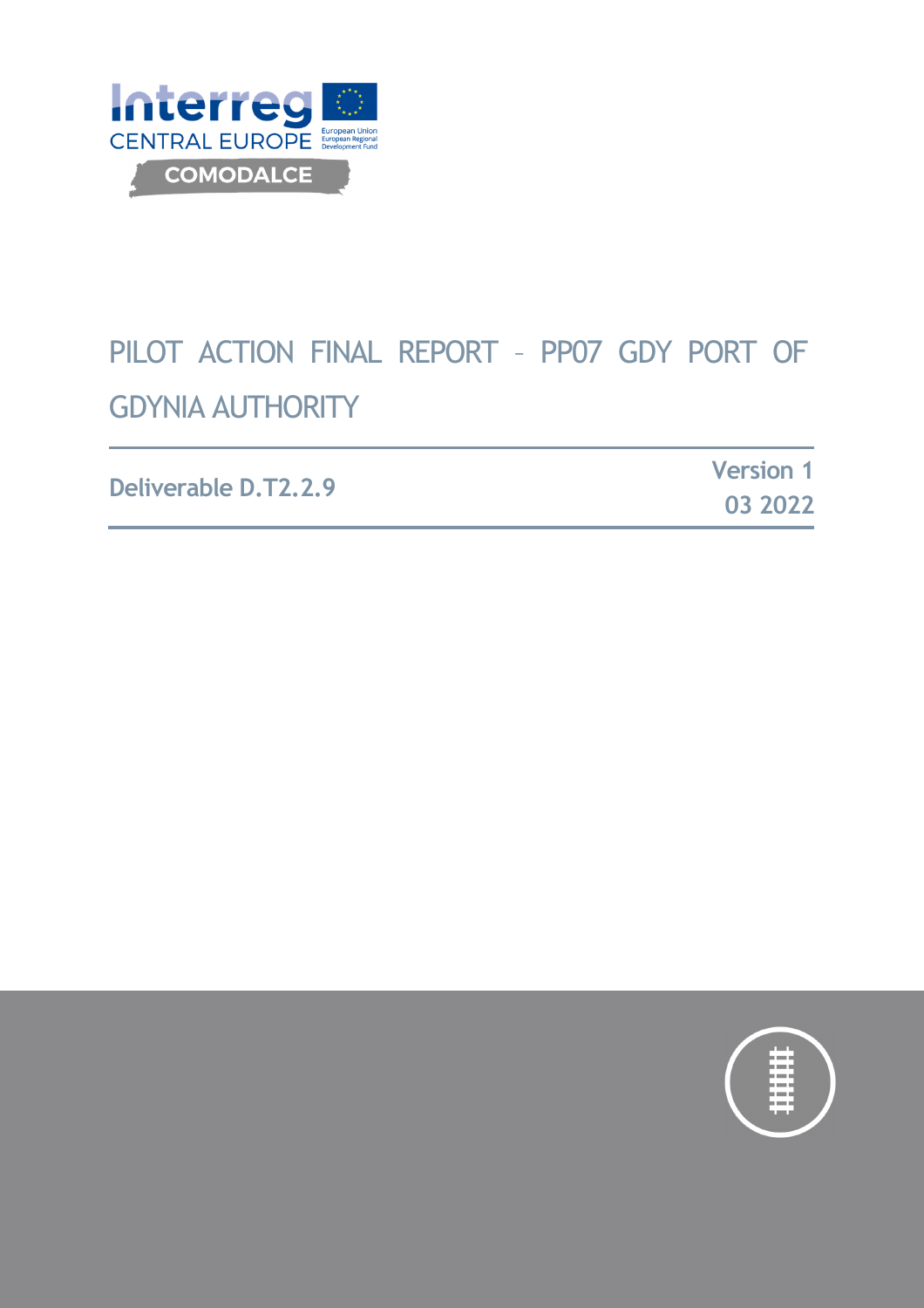



# **Table of contents**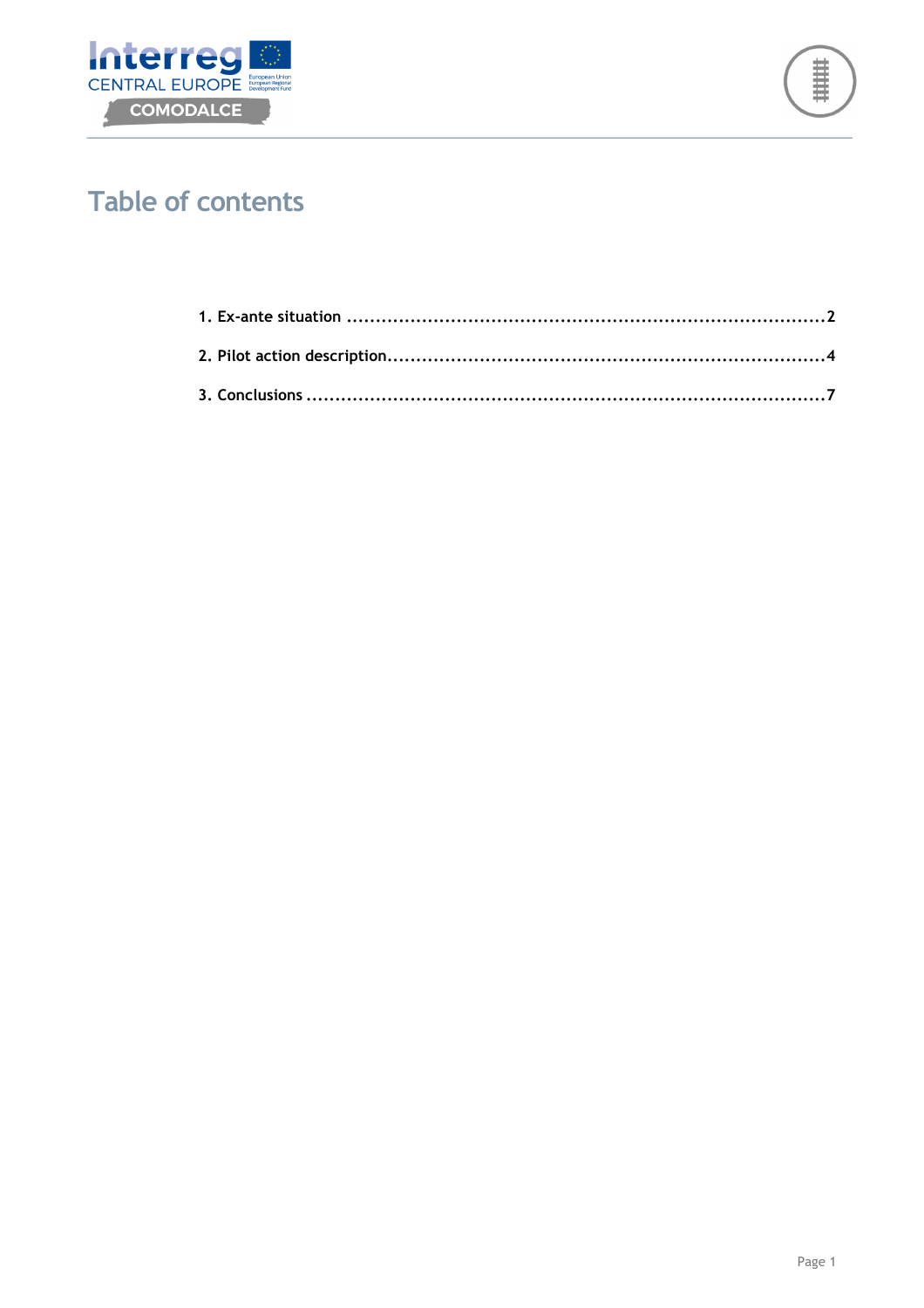

### **1. Ex-ante situation**

Gdynia port is still in the first stage of digitalization of its multimodal transport environment. There is no PCS at Gdynia Port and most of the communication and data exchange among the players acting in intermodal chain are conducted manually. The old fashion procedures still exist as well as the exchange of paper documents. Phones, faxes, radio-communication and e-mails are the means used for communication and traffic coordination.

The big players have its own operational systems, but they are not open to the external environment. Only minor electronic data interchange are performed among them. Systems are designed to satisfy their internal needs and not for external communication. The SMEs usually has no access to highly developed technology due to high costs and limited access. In conclusion, the digital community is very small and fragmented.

The level of digitalisation of the operation of railway processes by the operators on the quays of the Port of Gdynia is slight. Only Port of Gdynia Authority and BCT have IT solutions supporting train notification and railway traffic management processes. Other operators do not use IT systems to support the rail transport operations. For this purpose, they use simple tools such as simple logs, e-mail, or a phone. A good example of the development of an attempt to digitalise the rail traffic management processes in the context of the intermodal transport is the solution proposed by BCT called INCOS, which is currently implemented in the context of the logistical supply chain from the sender to the recipient within the process of introducing train formations to the Port of Gdynia. A critical analysis of this solution confirms its dedicated character for intermodal transport operators, but also the possibility of implementing it after certain modifications by other operators. In terms of responsibility for the safety of cargo and transport processes, the use of this system by a wider group of users is the condition for Port of Gdynia Authority to accept such a solution.



#### *Schematic plan of the railway system of the Port of Gdynia*

Moreover, in terms of infrastructures, a number of barriers which hinder the operation of individual operators on the quays of the Port of Gdynia can be observed. Based on interviews with operators in the context of railway traffic, the following dysfunctions were defined:

- the complexity of transhipment processes requires the involvement of infrastructures and superstructures, which in the context of railway traffic should be taken into account; the transhipment processes on the quays are characterised by a different specificity than on railway sidings,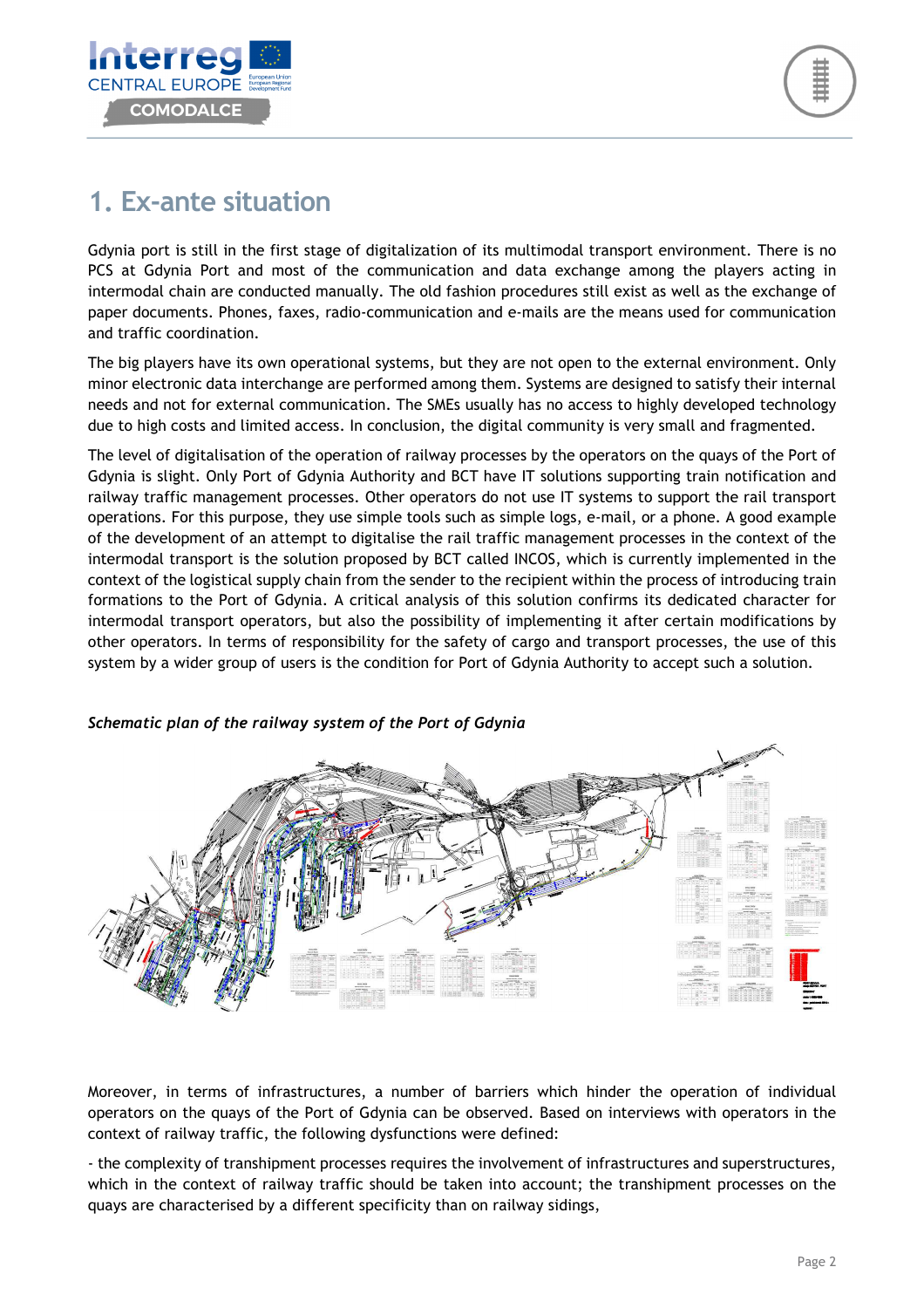

- on many quays, the phenomenon of shared track system by several operators is observed; this generates frequent collisions in the use of the rail system, which significantly increases handling time and thus reduces the capacity value,

- due to the nature of the complex track system, the bottlenecks of the current track system were identified, including the location of railway scales and associated manoeuvring processes, the crossing of track systems with simultaneous operation of the port superstructure (e.g. cranes), overlapping of users' needs in relation to the use of the same track system,

- the unsatisfactory provision of services by manoeuvring operators is observed in the context of insufficient availability and service times, which significantly affects the temporary extension of the manoeuvring work,

- the railway traffic on the Port of Gdynia Authority sidings is organised on the basis of data on train notifications to the port within the framework of the SZiPS programme, but their operational nature is not supported by any IT tool. The so-called manual control is onerous for the railway traffic coordinator at the Port of Gdynia, as well as for operators and undertakings using the track system of the Port of Gdynia,

- currently, reaching a minimum level of railway traffic flow to, from and at the Port of Gdynia is based on the commitment of the Head of the Railway Section in the Department of the Chief Port Dispatcher,

- the core problem of servicing rail operators is the unsatisfactory punctuality of trains according to timetables, lack of coordination of manoeuvring works on arriving and departing trains, an inadequate information management system in the process of operating trains, the order in which they are dispatched to specific directions to individual quays, as well as the intersection of traffic flows between quays, stations adjacent to the Port of Gdynia and railway lines.



Intermodal transport has been developed very dynamically and needs desperately digitalization for further development and growth. There is no way to tranship more volume with the given capacity following the inefficient and slow communication of coordination. Old fashioned procedures, complicated model of communication and lack of advanced tools started to become a great obstacle for further development.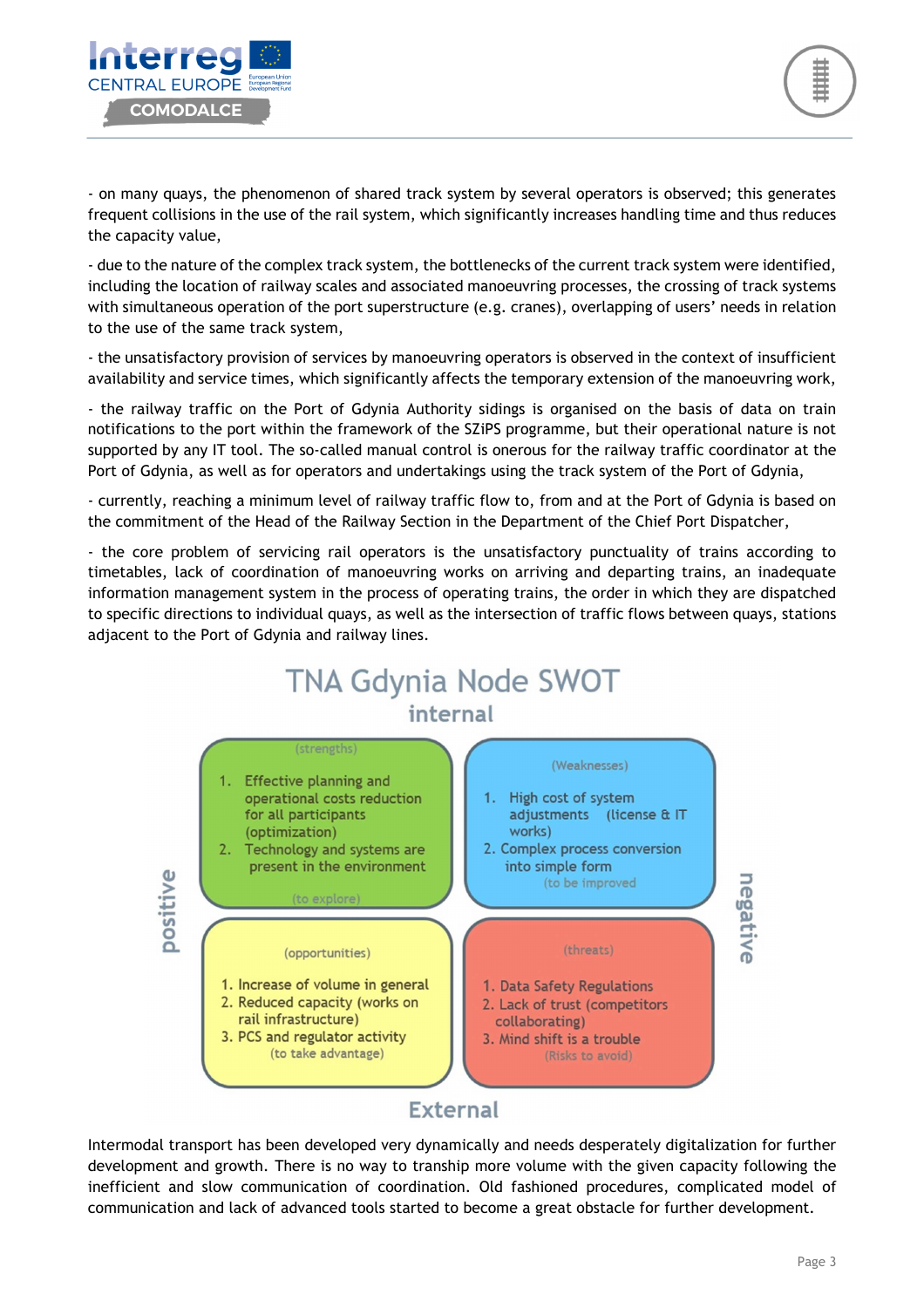

Al these considerations led us to the conclusion that there is a strong need to create an electronic common platform for the intermodal and rail transport business with very flexible integration module enabling all the partners to use and develop system to system integration at low costs and with relatively small effort.

# **2. Pilot action description**

The purpose of the Pilot action was to elaborate the concept with the elements of the preliminary feasibility study of the railway traffic management system to increase the capacity of track systems and the integration of the port with the hinterland as part of the technical and organisational improvement of rail access to the Port of Gdynia.

The objective and scope of the study is the optional feasibility of using the railway traffic management system in the Port of Gdynia, including systems for exchanging information with port users and integrating the port with the hinterland, possible organisational, technical and technological improvements in terms of increasing the capacity of track systems within the administrative boundaries of the Port of Gdynia, in accordance with the requirements of the TEN-T network and interoperability in terms of technical parameters and functionalities of Gdynia Port Station modernised by PKP PLK S.A.

The document was based on thorough analyses, interviews with users/operators of the Port of Gdynia, multidimensional studies of legal acts, design documentation, studies and analyses devoted to rail transport issues and indirectly related to rail transport, analysis of secondary documents and design works. The project is complex and covers a wide range of areas concerning legal, economic, and technical issues related to the development of the digital economy, as well as the progress made in the digitalisation of rail transport. In the course of multidimensional work, a great number of solutions, recommendations, conclusions and suggestions were created to improve the railway traffic management system dedicated to the operation of the Port of Gdynia. Cooperation with the hinterland, especially in the field of rail transport, is fundamental to seek the solutions expected in terms of the development of the Port of Gdynia compared to other competing ports of the Baltic Sea and Europe. The effective development of the Port of Gdynia requires the structure of the railway system from the perspective of the geometry and form of the track system, the area of railway traffic management regarding railway traffic control and command, the area of IT solutions supporting the railway traffic management system, which will ensure that the potential of rail transport is fully exploited in the operational processes of the Port of Gdynia. Only a multidimensional approach to a complex transport system in the context of railway traffic management conditions will improve operational processes and thus change the intermodal structure of the modes of transport used with a prioritisation of rail services. As regards economic, environmental, technical and social conditions, rail is characterised by optimal performance compared to road and air transport. The proposed solutions, described in this document, helped to indicate the directions of action in the area of improvement of the railway traffic management system, identify potential development options with specific solutions, both in the area of modernisation of track systems and IT solutions supporting rail transport operations.

The study consists of many analyses that gave us a wider perspective of the determining factors:

- The railway areas of Gdynia Port station and pre-port areas in the pre-investment state, the contact points between Gdynia Port station and the Gdynia Port quays in order to locate the "bottlenecks" of the track system were analysed;
- The Port of Gdynia and its operators were described;
- Infrastructures, superstructures and facilities in the Port of Gdynia were defined and barriers and needs of quay users in to perform capacity calculations and propose modifications in track system were identified;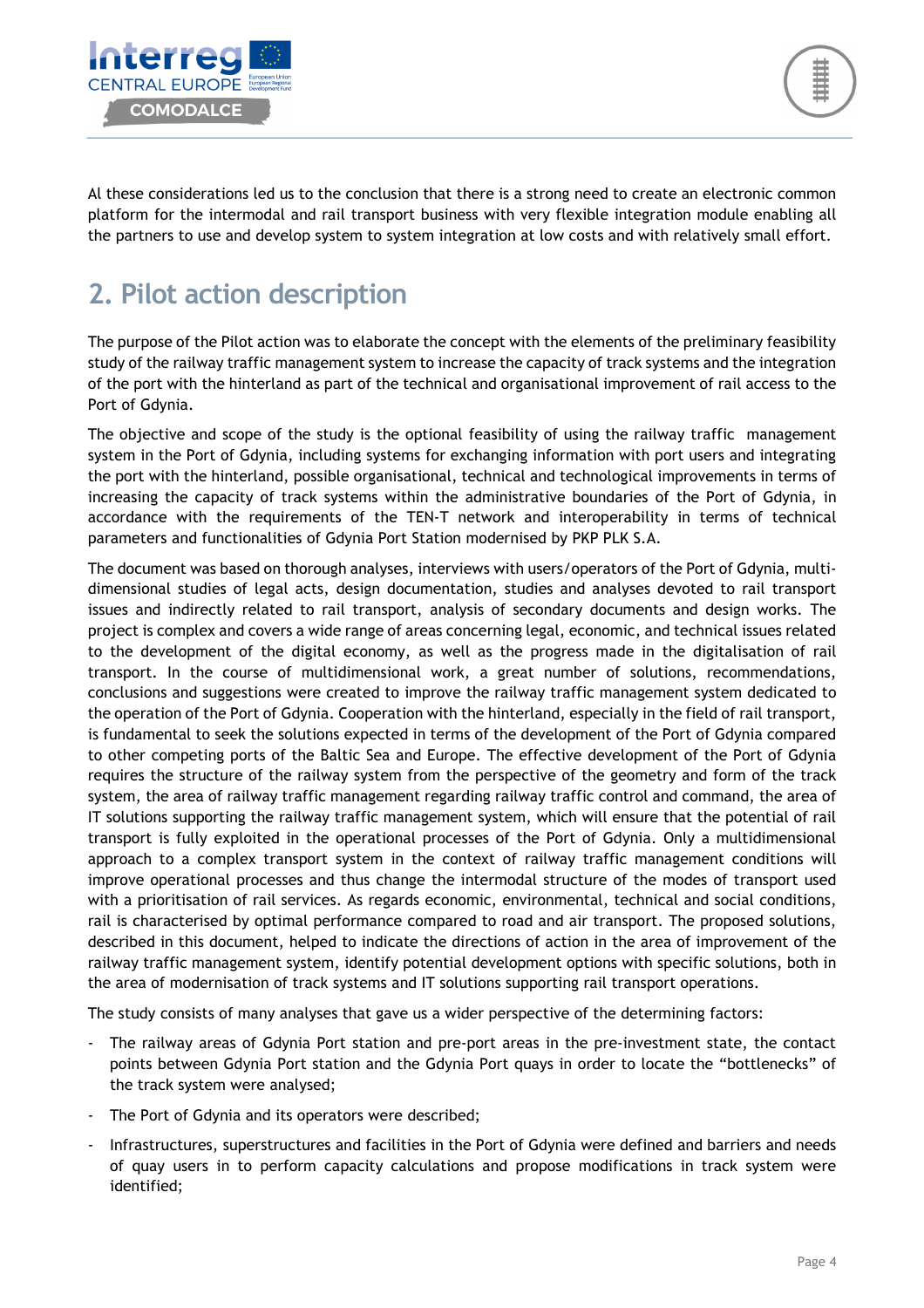

- As a result of the interviews conducted with the port users, a number of operational barriers hindering the operation of individual operators on the quays of the Port of Gdynia were highlighted;
- Barriers in this area were identified, divided into infrastructure, technical, technological, organisational and administrative and legislative elements that depict a very large number of dysfunctions of the rail system and prevent the full potential of rail transport in the logistics of the Port of Gdynia;

In order to develop a railway traffic management system in the Port of Gdynia, the study suggested different configuration and functionality of the IT system. This will lead to an improvement of the effectiveness of the operation by enlarging the railway traffic capacity and the efficiency of the railway infrastructure and the superstructure of the Port.

In the context of the proposed IT solutions, the railway traffic management system was designed in terms of three options:

- 1) Option 1 building an IT system architecture based on three key IT programmes that together form a comprehensive and coherent system. All three programmes therefore shape that architecture of the IT system. To highlight the programmes, they were given the following original names:
	- 1. RIS reference model Rail Integration System,
	- 2. RTS reference model Rail Terminal System,
	- 3. RSS reference model Rail Siding System.
- 2) Option 2 building an IT system architecture based on three key IT programmes, which together form a comprehensive and coherent system, contained in Option 1, extended by SEPE and SWDR/EDR interfaces, operated by the PKP PLK S.A Infrastructure Manager.
- 3) Option 3 building an IT system architecture based on three key IT programmes, which together form a comprehensive and coherent system, contained in Option 1, extended by SEPE and SWDR/EDR interfaces, operated by the PKP PLK S.A Infrastructure Manager as Option 2 and extended by the interface between systems related to customs processes. An appropriate interface should be prepared for each of these programmes.

The core variable that determines the capacity and it is crucial to improve the railway traffic in the Port of Gdynia through the implementation of IT solutions, is the handling time. It directly affects the capacity level of the track system. It was assumed to reduce handling time to 80 % of the base time for option 1 and to 70 % of the base time for the second and third options, the value of the technical reserve coefficient αt = 1 and the coefficient of uneven train traffic βt = 1.6. On the basis of an assessment of the functionality of the various options for the implementation of the IT systems, it was assumed that, as a result of the implementation of the functionality of the first option, which consists of achieving the integration of activities related to planning departures of trains from dispatching points (inland terminals, logistic hubs), the integration of activities and the flow of information about the intended arrival at the port (functionality of the RTS system) and other supporting functionalities of RIS and RSS programmes the time of handling platforms would be reduced by 20 %. Since in option 2, the additional information necessary for the planning of the reception of wagons on the quay to unload them is to have, at the earliest possible stage, information on its location and operational difficulties that may affect the completion of train timetables, and as a result of the implementation of this system handling time will be reduced by 30 %. In option 3, the shortening of train handling time at the quay will not change compared to the option 2. As a consequence, reduced handling time will improve the capacity in the area of railway traffic management in the Port of Gdynia.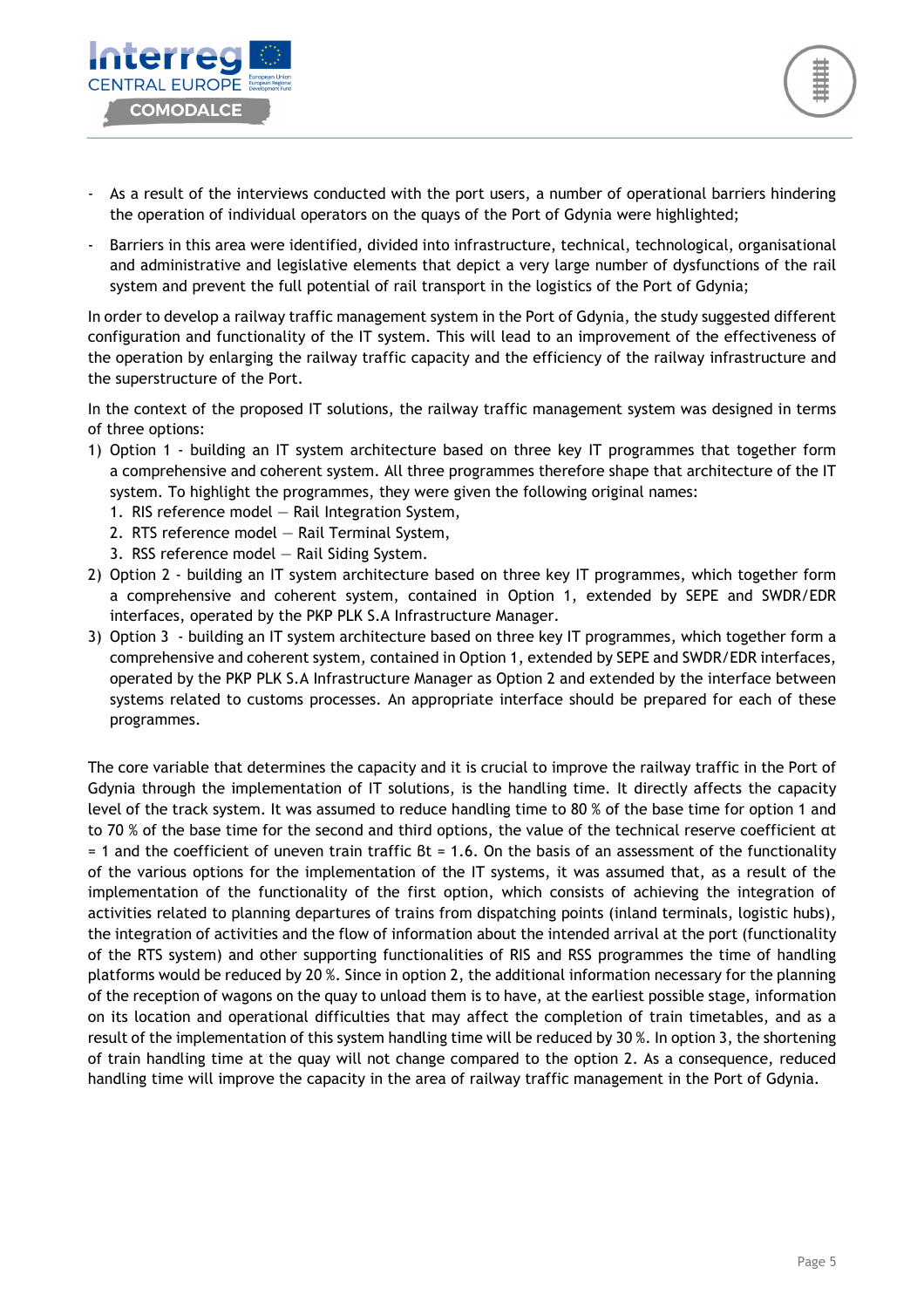



#### *The diagram used for the range of capacity calculations included in the study.*



*Proposed model of railway traffic management system at the Port of Gdynia.* 



**Improvement of the capacity of the track system related to the operation of railway traffic at the Port**  of Gdyni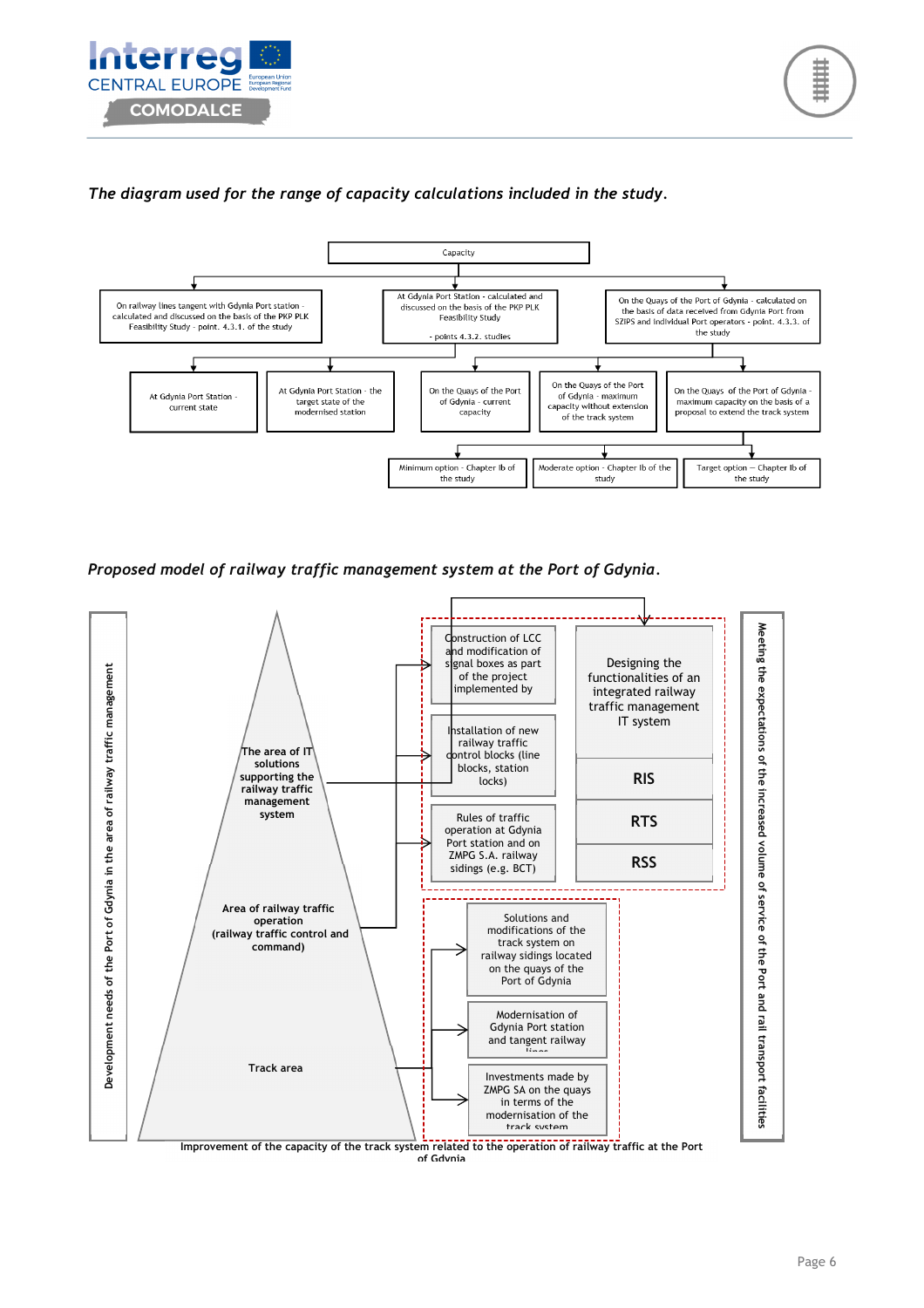



### *Functionalities of the proposed systems*

| l No. | System                                | <b>System functionalities</b>                                                                                                                                                                                                                                                                                                                                                                                                                                                                                                                                                                                                                                                                                                                             |  |
|-------|---------------------------------------|-----------------------------------------------------------------------------------------------------------------------------------------------------------------------------------------------------------------------------------------------------------------------------------------------------------------------------------------------------------------------------------------------------------------------------------------------------------------------------------------------------------------------------------------------------------------------------------------------------------------------------------------------------------------------------------------------------------------------------------------------------------|--|
| 1.    | <b>RIS</b><br>Rail Integration System | Registration of wagon formations entering/leaving and all manoeuvres carthey do on the territory of ZMPG S.A. siding<br>The creation of new railway notification,<br>$\overline{\phantom{0}}$<br>Viewing and editing currently open railway notifications,<br>-<br>Viewing the list of registered railway notifications,<br>-<br>Module of handling and reporting dispatching meetings,<br>Dedicated transshipment statistics,<br>Transshipment data collection module,<br>Export of data in Excel and HTML format as well as dedicated summaries and reports,<br>"Track and trace", i.e. monitoring the current position of the train to be handled on the ZMPG siding,<br>Visualisation of location information and other information on driven trains. |  |
| 2.    | <b>RTS</b><br>Rail Terminal System    | Presentation of a plan for handling trains/wagon groups,<br>Ordering wagon arrivals,<br>-<br>Collecting information on wagons and transshipment containers,<br>-<br>Informing about the current traffic and handling status,<br>Enabling and acquiring data by:<br>user interface (system integration)<br>a)<br>mass upload/download of excel files<br>b)<br>via web-based manual on-screen operation)<br>c)                                                                                                                                                                                                                                                                                                                                              |  |
| l 3.  | <b>RSS</b><br>Rail Siding System      | familiarizing oneself with the normative acts,<br>Document repository,<br>Management of railway siding logistics,<br>-<br>Application of RFID automatic identification system radio technology,<br>OCR optical character recognition system,<br>-<br>Event management,<br>-<br>Management of repairs and inspections,<br>Reports,<br>Mobile version.                                                                                                                                                                                                                                                                                                                                                                                                      |  |

### **3. Conclusions**

Pilot action did achieve the expected results; the study conducted as a multidimensional analysis provided many answers regarding: rail infrastructure investment plan (mostly on Port of Gdynia sidings), technical, technological and organisational improvements of the terminal capacity and an increment in transhipment.

All the solutions which affect the management of the railway traffic were directly and indirectly described, including the INCOS software, the SZIPS programme for train notifications and ship calls and the handling of intermodal processes. An IT solution concept was developed, which should be integrated into the interfaces of SEPE 2 and SWDR programmes operated by PKP PLK. The concept of an integrated IT system was designed, which underlies one of the pillars of the railway traffic management system in the Port of Gdynia. The digital platform was built on three IT solutions, where the main advantage of this solution is to simplify the process of information exchange between rail transport stakeholders, and where communication takes place electronically in real time and its results are visible to all the participants. A model of the integration of the proposed IT systems was developed, identifying the different functions, information, interfaces and staff involved in the operation of the digital platform. The project identified the individual information to be circulated and communicated to the individual users, operating staff and communication within the digital platform supporting the railway traffic management system in the Port of Gdynia.

The result of the Pilot action will be the basis for further works on the technical design (including digital architecture, functional and non-functional requirements, components, services and usability) and implementation of the intelligent rail traffic management system. The framework of the next project will consist of three main activities:

1) Pre-feasibility study for an intelligent rail traffic management system (with preparation of assumptions and guidelines for the technical executive designs);